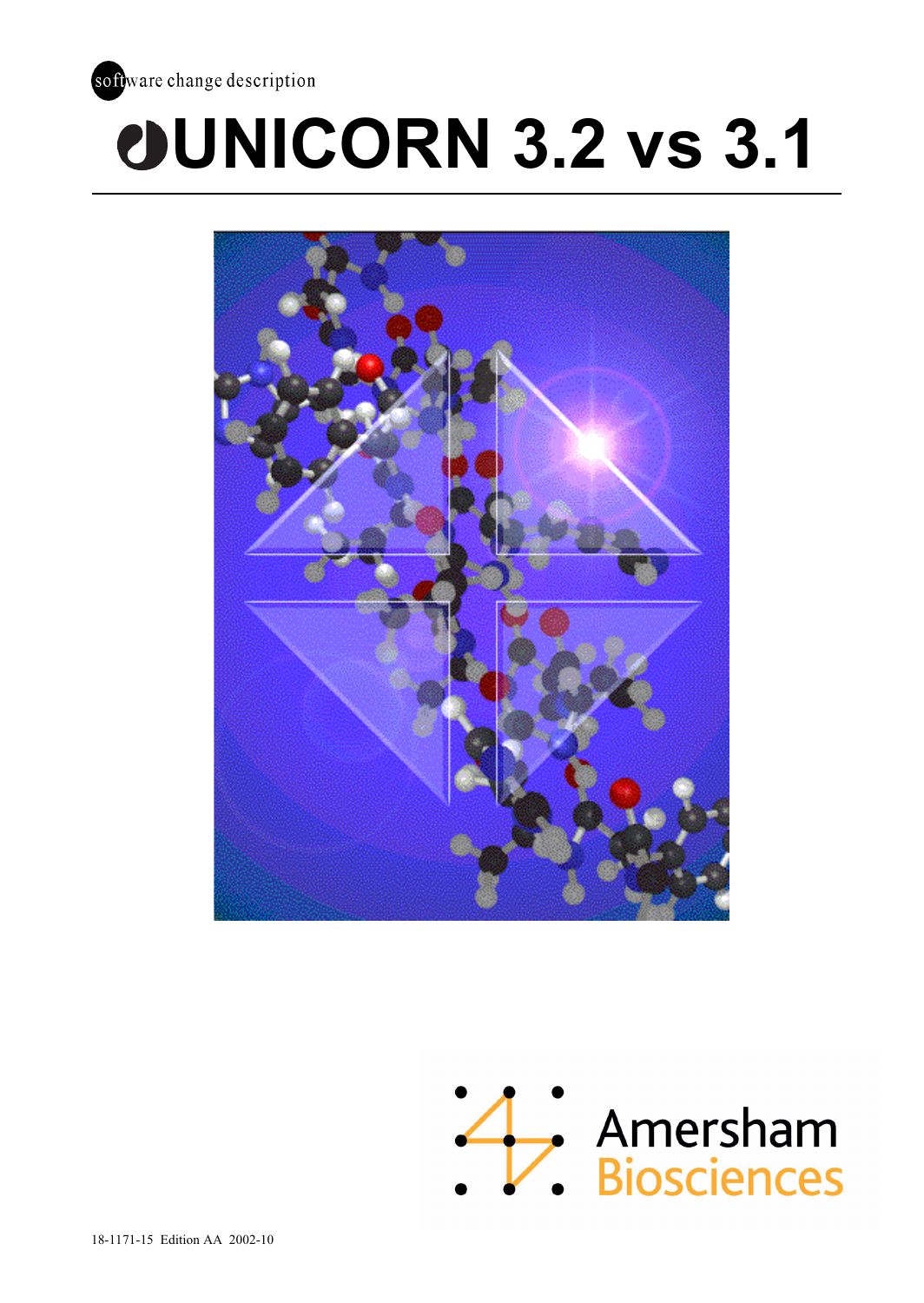# **Introduction**

This document describes the implemented changes and improvements in UNICORN<sup>TM</sup> 3.2 compared to version 3.1.

**Note:** In some cases an updated strategy is needed in order for the new function to be available.

# **Fraction collector**

UNICORN 3.2 supports the Frac-950 fraction collector.

# **Software improvements**

- The unicorn.ini file has been adjusted to avoid problems with the automatic evaluation of the installation test.
- The system will now update the accumulated volume for runs exceeding 20000 ml.
- $\cdot$  FPLC<sup>TM</sup> strategies can now contain both **Watch Off** and **Hold** Until instructions.
- Gradients longer than 9999 ml are no longer accepted to avoid problems with pump capacity.
- Problems with the Evaluation module terminating when Oligo results are opened have been corrected.
- The **Customised Report** formats have been updated so the procedure **Quant Sample** can be used without causing the Evaluation module to terminate.
- The Edit system dialog has been adjusted so that the correct strategy is selected when the strategy has a name that is a sub name of another strategy.
- The Method Notes have been expanded to accept up to 20000 characters.